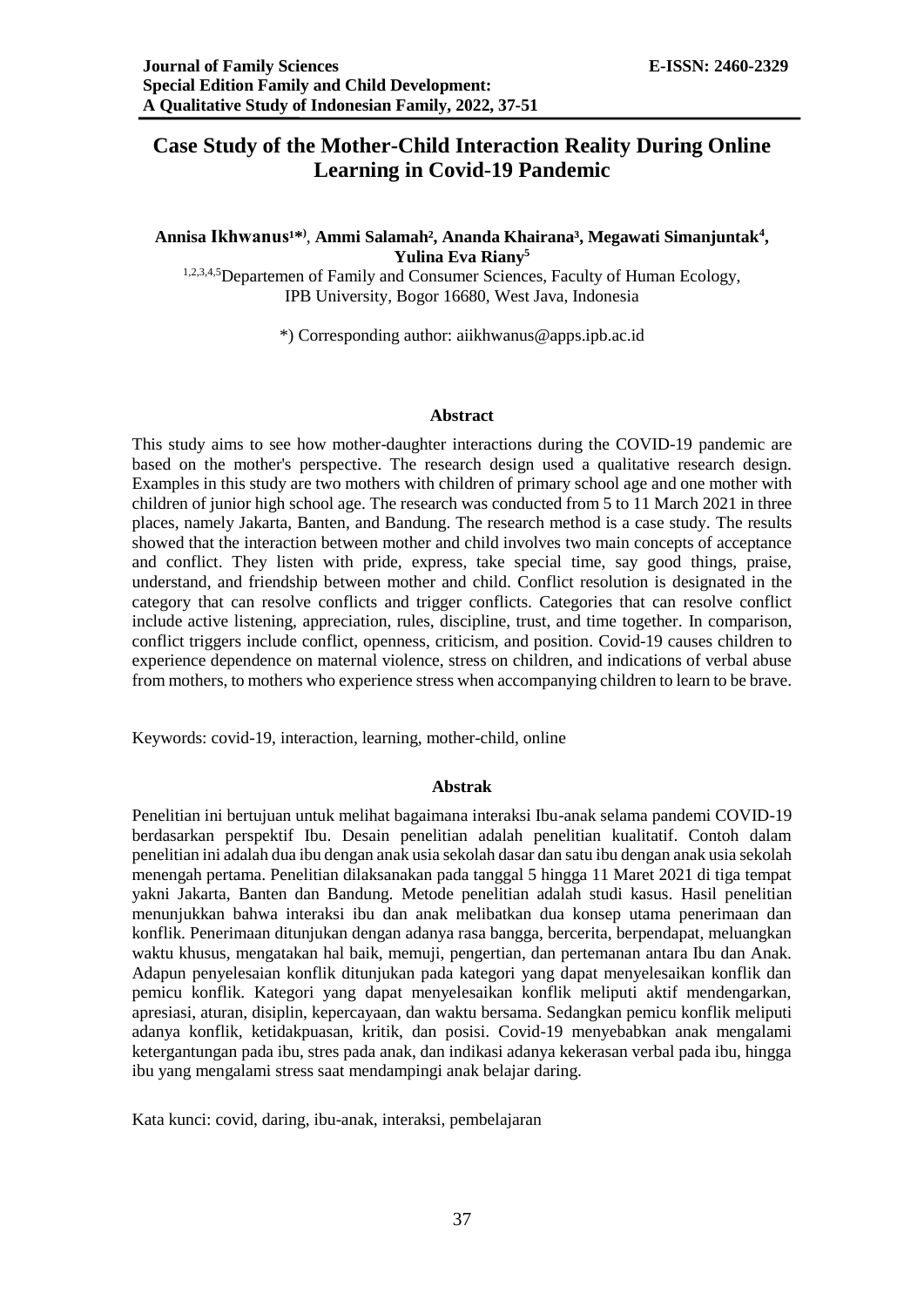# **Introduction**

The covid-19 pandemic has spread across the globe in the past year. The covid-19 pandemic has had a significant impact on people's normal lives. The government is pursuing various policies to suppress the spread of the covid-19 virus. The Ministry of Education and Culture has issued one of the schools' teaching and learning process policies. Based on SE No. 4 of 2020 concerning the Implementation of Education Policies in the Emergency Period for the Spread of Coronavirus Disease (covid-19), the teaching and learning process is carried out from home through online/distance learning. The role of parents, especially mothers while the child is at home, is to take care and ensure that the child lives a clean and healthy life, assists the child in doing schoolwork, carries out activities together while at home, creates a comfortable environment for the child, establishes intense communication with the child, playing with children, being a role model for children, guiding and motivating children (Kurniati, Kusumanita, Alfaeni, & Andriani, 2021). Parents must be a companion for children during the online learning process at home. According to Yulianingsih and Nugroho (2021), assistance that parents can do is usually in the form of assistance when children have difficulty doing assignments, explaining material that children do not understand, and responding well to all online learning from school.

The impact of the pandemic on families is quite complex. It affects the balance of family life, such as health, unemployment, financial instability, access to basic needs, psychological impacts, and interactions within the family (Fraenkel & Cho, 2020). In dealing with the covid-19 pandemic situation, every family member has an important role to play in maintaining family balance. Policies imposed during the pandemic, such as social distancing, School from Home, and Work from Home (WFH), cause mothers to have a big burden to take care of the household because all family members gather at home every day and cause stress in the family (Muslim, 2020).

The role of mothers usually has a heavier burden when dealing with disasters such as the current pandemic. Although mothers play a role in maintaining family stability under normal circumstances, even during a pandemic, mothers still have to carry out these tasks (Fitri, 2013). Mothers experience high stress from looking after their children around the clock and helping with online learning and homework while fulfilling work responsibilities (APA, 2020). Not only mothers, based on research shows that during online learning, children experience fear (20%), mild anxiety (21.3%), moderate anxiety (2.7%), severe anxiety (0.9%), Post Traumatic Stress Symptoms (PTSS) (2.17%) and loss of the right to leave the house and socialize with peers (65.26%) (Kumar & Nayer, 2020).

The imposed social distancing restrictions have led to changes in children's life patterns, such as schooling from home and lack of recreation outside the home so that children spend a lot of time at home. This situation also puts pressure on parents because they have a new role in the family. This causes an increase in negative interactions between parents and children (Prime, Wade, & Browne, 2020). According to Puspitawati (2013), the parent-child relationship interactions are manifested in various dimensions, such as the dimensions of love, dependence, authority, and interactions involving parenting, control, instruction, and mentoring.

Putro, Amri, Wulandari, and Kurniawan's (2020) results show that the interaction between parents and children during the learning policy from home is very important to do, so that children can voluntarily learn, and parents can easily control and improve children's activities and learning outcomes home. Furthermore, supportive interactions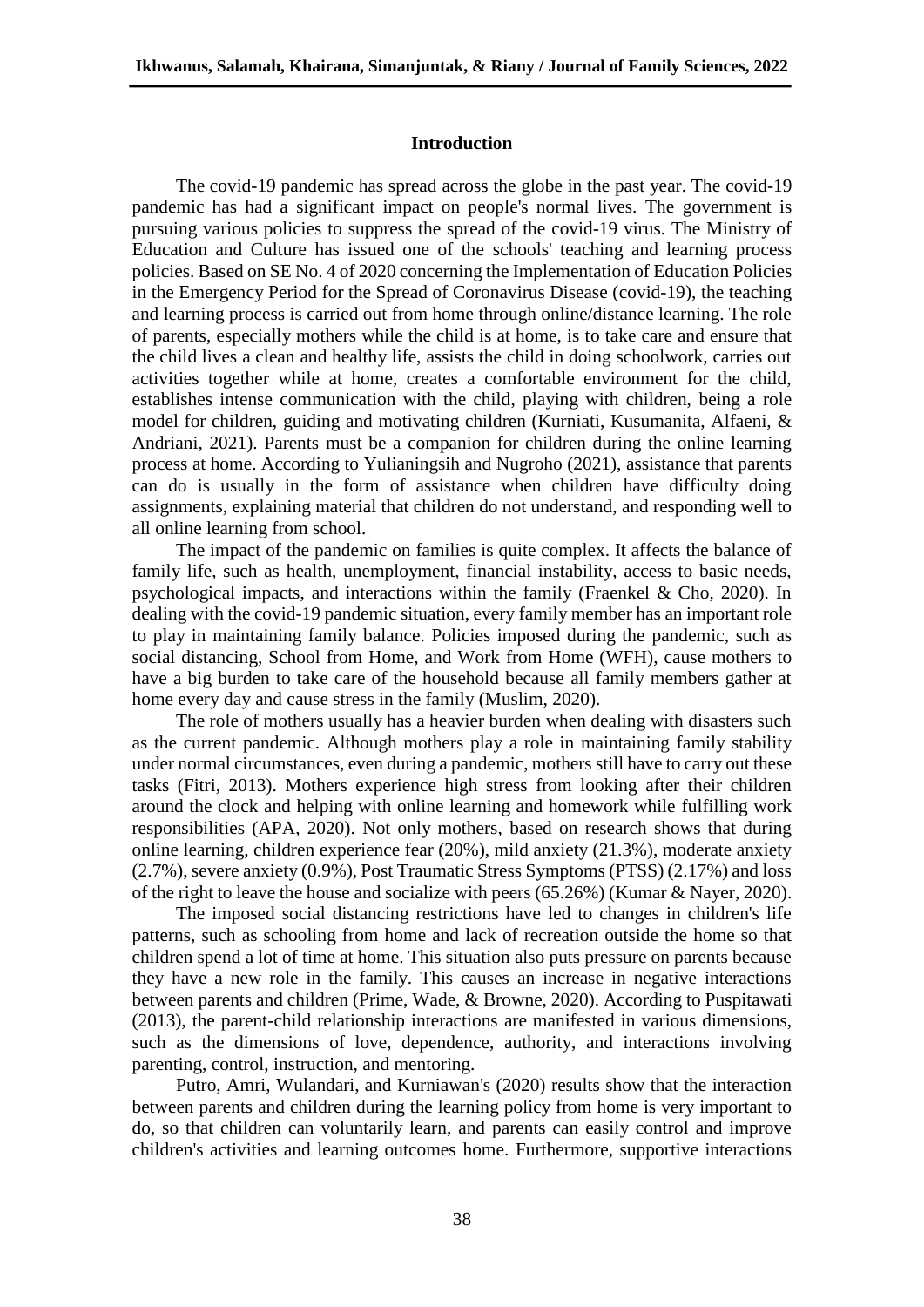between parents and children and the attention given by parents affect children's interest in learning and academic achievement (Afiatin, 2015). Research on Mother-Child Interaction During Online Learning during the covid-19 pandemic is important because of good interactions between mothers and children. The covid-19 pandemic will support and motivate children to learn and survive in situations currently being experienced. Besides that, mothers can reduce stress and minimize conflicts with children.

Based on the description above, it can be said that the impact of the covid-19 pandemic through online learning policies affects interactions within the family. This study aims to see how mother-daughter interactions during the covid-19 pandemic are based on the mother's perspective. The previous research has focused on more stress/pressure felt by parents and/or children during online learning. Therefore, researchers are interested in exploring from the side of the interaction.

### **Methods**

### **Participants**

The research design used a qualitative research design, namely a case study. The case study research was chosen because this research focuses on analyzing problems that occur in several individuals who are the object of research only (Creswell, 2018). Examples in this study are mothers with children aged two who are mothers with children of elementary school age and one mother with children of junior high school age who are considered representative of the research sample. The research was conducted in three different places, namely Bandung, Banten, and Jakarta, in March-April 2021.

Acceptance is an expression of affection by the mother towards the child, and vice versa, which is shown in various attitudes and behaviors when interacting. Conflict resolution is an effort made by mother and child to prevent conflict from arising or resolve problems in their interaction.

### **Measurement**

Qualitative data was collected using interview techniques. The interview questions refer to the PACHIQ-R (The Parent-Child Interaction Questionnaire) questionnaire developed by Lange, Evers, Jansen, and Dolan (2002). The instrument was chosen because it can explain the interactions between mothers and children during the online learning mentoring process. The instruments were then abstracted, and grids were made to formulate questions relevant to online learning conditions. The number of question items is 21 items. The grid and a list of interview questions are presented in Table 1.

| No | Aspect                     | Indicator              | <b>Question Number</b> |
|----|----------------------------|------------------------|------------------------|
|    | <b>Conflict Resolution</b> | Appreciation           |                        |
|    |                            | Unresolved conflict    | 2                      |
|    |                            | Dissatisfaction        | 3                      |
|    |                            | Not actively listening | 4                      |
|    |                            | Busy                   |                        |
|    |                            | Permissive             | 6                      |
|    |                            | Position               |                        |
|    |                            | Critics                | 8                      |
|    |                            | Trust                  | 9                      |

| Table 1. Grid of interview guidelines |  |
|---------------------------------------|--|
|---------------------------------------|--|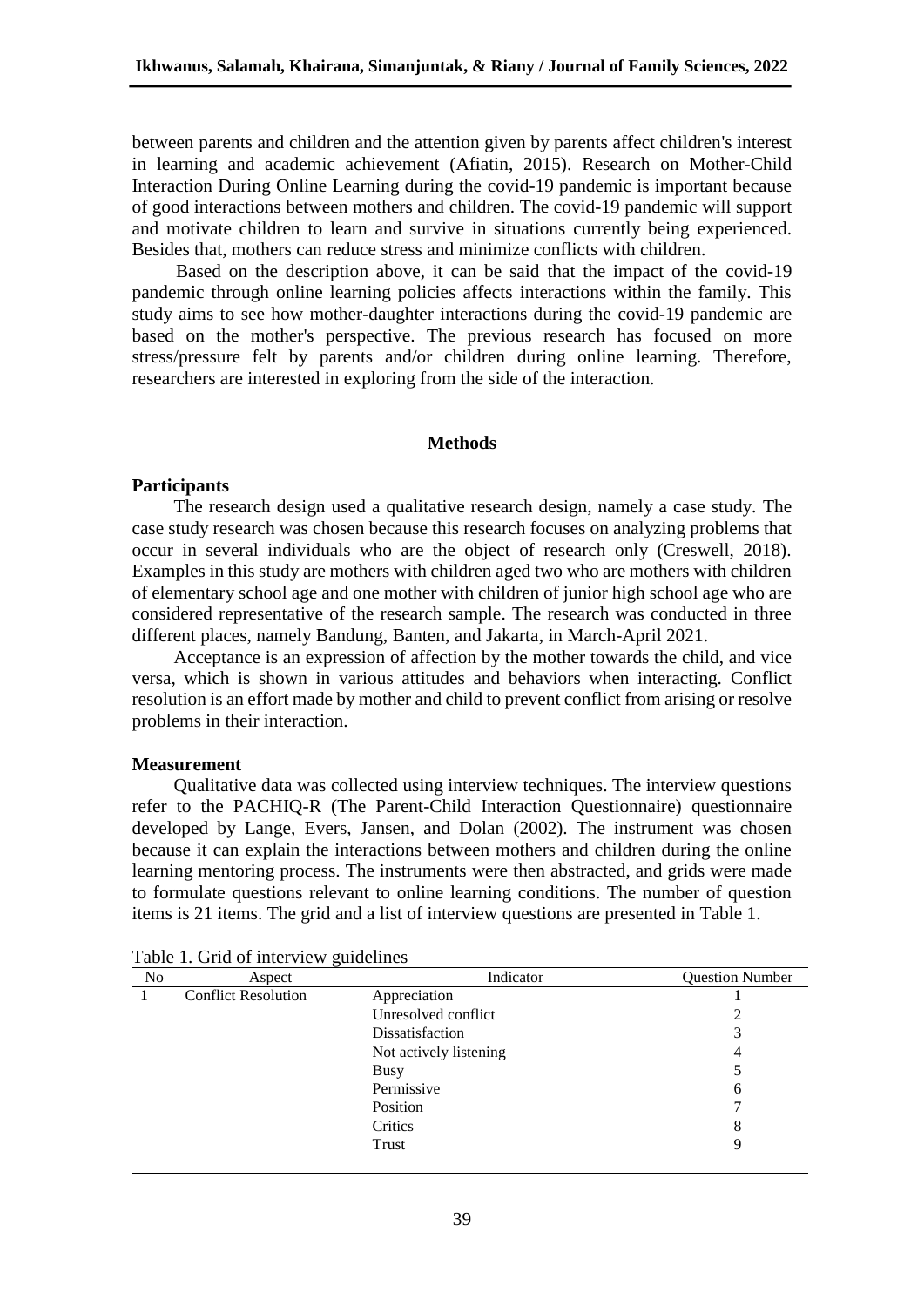| No            | Aspect                     | Indicator               | <b>Question Number</b> |
|---------------|----------------------------|-------------------------|------------------------|
|               | <b>Conflict Resolution</b> | Rules                   | 10                     |
|               |                            | Discipline              | 11                     |
|               |                            | Friendship              | 12                     |
| $\mathcal{D}$ | Reception                  | Proud                   | 13                     |
|               |                            | <b>Active Listening</b> | 14                     |
|               |                            | Praise                  | 15                     |
|               |                            | Take special time       | 16                     |
|               |                            | Storytelling            | 17                     |
|               |                            | Opinion                 | 18                     |
|               |                            | Say good things         | 19                     |
|               |                            | Touch                   | 20                     |
|               |                            | Definition              | 21                     |

|  | Table 1. Grid of interview guidelines (cont) |  |  |
|--|----------------------------------------------|--|--|
|--|----------------------------------------------|--|--|

The following is a guide to the questions used during the interviews with the three informants.

Question Items:

- 1. Does the mother clearly praise the child when the child does something (does school work independently/ can do homework by himself)?
- 2. Do you feel a lot of conflict with your child since online learning? (Feeling angry, annoyed, stressed during online learning) Was the problem solved?
- 3. Do you often feel dissatisfied with the process of mentoring online learning with your children? (task not accomplished well)
- 4. Do you feel lazy/bored/reluctant to listen to your children regarding the online learning process? (listening to assignments, stories, children's complaints regarding online learning)
- 5. Do you often feel irritable when accompanying your child to learn online?
- 6. Do you let your child not do their job? (it's okay not to do assignments on time)
- 7. Do you feel that your child during the online learning process is like a boss? (children relax and mother does the work)
- 8. Do you want to accept criticism from your child regarding the way you assist your child in online learning?
- 9. Does the child entrust the mother to accompany the child to learn online? (children are open, willing to discuss assignments with mother)
- 10. Does your child always break the rules that you made during the online learning process? (not allowed to play, eat, etc.)
- 11. If your child doesn't follow your mother's words, do you let it? (children are allowed to do the work as they please)
- 12. Do you regulate who your child makes friends with during online learning?
- 13. Do you feel very proud of your child's achievements during online learning?
- 14. Do you listen when your child explains something to you?
- 15. Do you enjoy praising your children for everything they do while learning online?
- 16. Do you take special time or as little time as possible to accompany your child to learn online and help with their assignments?
- 17. Do you enjoy listening to your children's stories about their experiences during online learning?
- 18. Usually when you and your child disagree, do you get angry, dodge/reject, yell at your child?
- 19. Do you find it difficult to praise your child? Rarely / lazy to praise?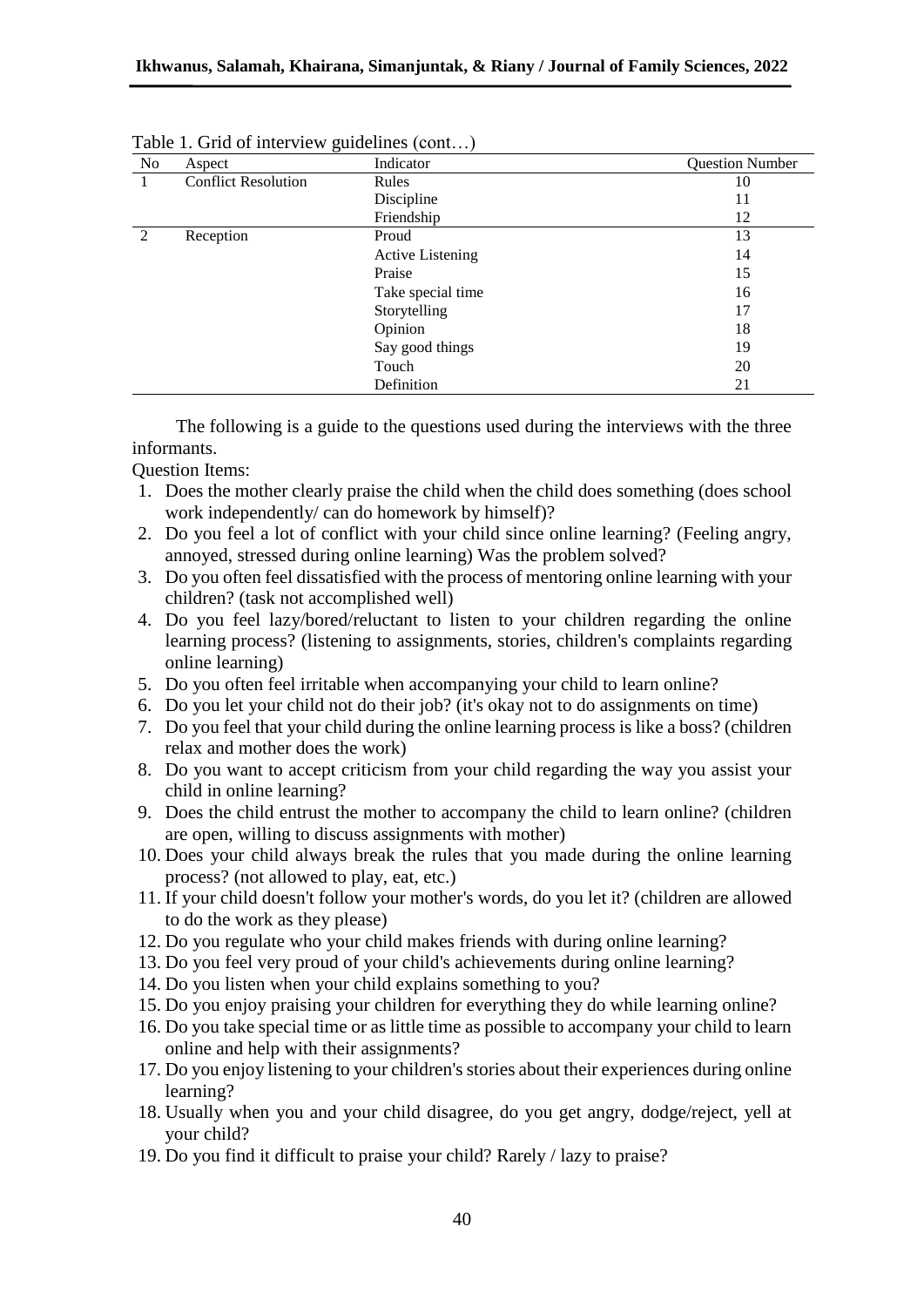- 20. Do you enjoy physical contact with your child when accompanying your child to study online?
- 21. When your child cries/bumps/sulks, do you know the reason, or do you not know why?

### **Analysis**

This study was analyzed descriptively to the interview data, describing how the mother-child interaction during the covid-19 pandemic was based on the mother's perspective. According to Creswell (2009), there are six steps of data analysis, namely, 1) organizing and preparing data for analysis, 2) reading all data, 3) conducting detailed analysis with coding, 4) making descriptions of settings/categories/themes for analysis that includes detailed information regarding people, places, or events in a setting, 5) developing descriptions and themes to be represented in qualitative narratives, and 6) making interpretations or meanings of the data.

### **Findings**

The results of the study were analyzed using coding and axial tables. The result shows that the respondents' answers to the questions in the interview can be categorized according to the theme of this study. The themes used in the research are the concept of acceptance and the concept of conflict resolution. In the interaction of mothers and children during the online learning process, it was found that mothers and children tried to create positive interactions between them and establish effective communication. The categorization of respondents' answers can be seen in Table 2.

| Table 2. Axial and coding table |  |  |
|---------------------------------|--|--|

| Theme                                                    | Category          | Concept    |
|----------------------------------------------------------|-------------------|------------|
| Mother proud of child                                    | Proud             | Acceptance |
| Child tells mother                                       | Storytelling      |            |
| Talk with friends and parents                            |                   |            |
| Child tells mother and friends                           |                   |            |
| Children cry because they feel less                      |                   |            |
| Mothers find solutions by asking children to ask friends | Opinion           |            |
| Children have freedom of opinion                         |                   |            |
| There is a physical touch on the head and hair           |                   |            |
| Mothers do not prepare special time to accompany         | Take special time |            |
| children to learn online                                 |                   |            |
| Mother explained a little material and helped with other |                   |            |
| media media                                              |                   |            |
| Mother explained a little material                       |                   |            |
| Mothers specifically accompany children during online    |                   |            |
| learning                                                 |                   |            |
| Mother fully accompanies child                           |                   |            |
| Praise for the child's enthusiasm                        | Praise            |            |
| Mother-to-child praise                                   | Say good things   |            |
| Praise children to be more motivated to do assignments   |                   |            |
| Mothers let children play so they don't get bored        | Definition        |            |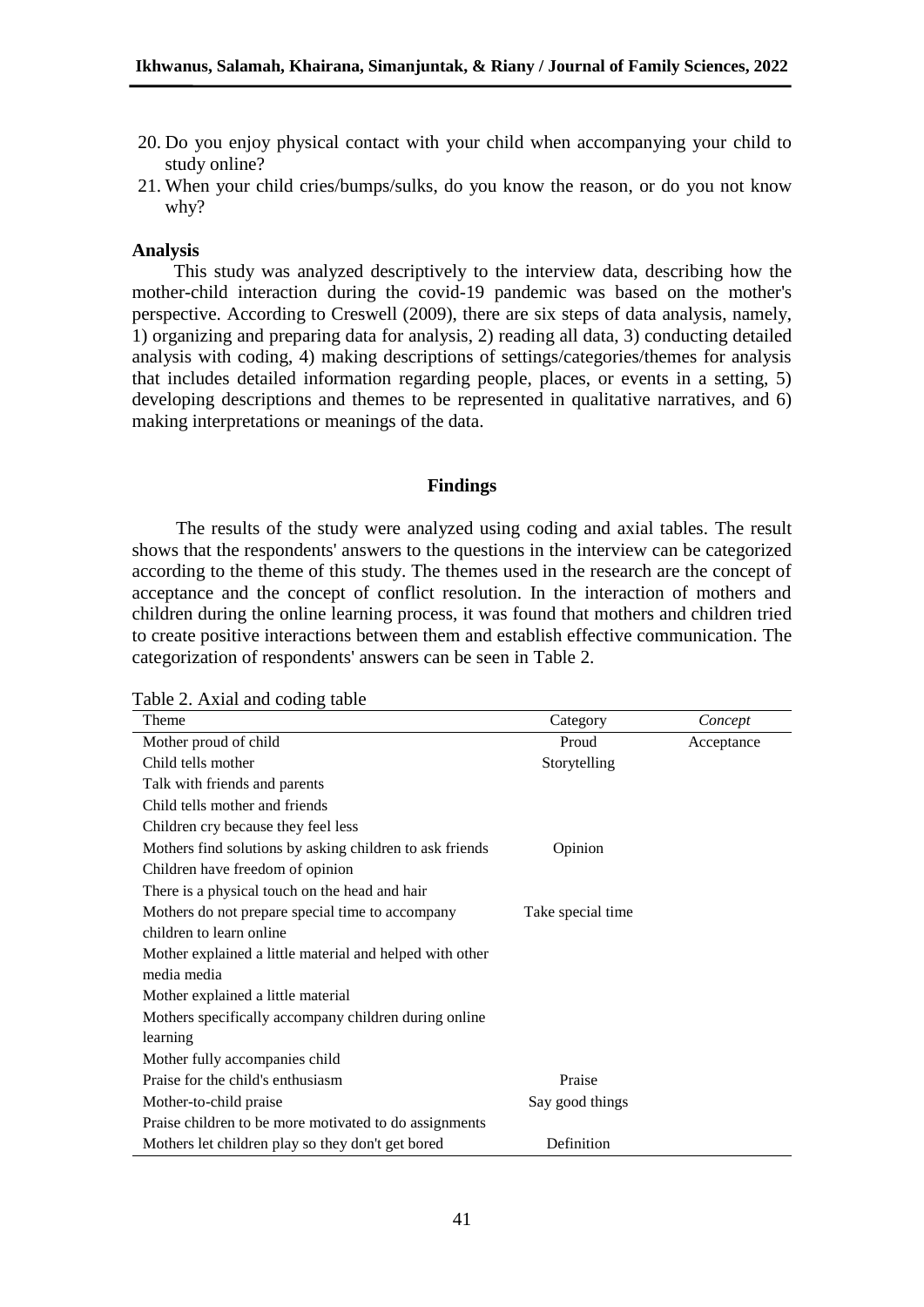| Category         | Concept     |
|------------------|-------------|
|                  |             |
|                  |             |
|                  |             |
|                  |             |
|                  |             |
|                  |             |
|                  |             |
|                  |             |
|                  |             |
|                  |             |
|                  |             |
| Friendship       |             |
| Active listening | Conflict    |
|                  | Resolutions |
|                  |             |
|                  |             |
| Appreciation     |             |
|                  |             |
|                  |             |
|                  |             |
|                  |             |
| Rules            |             |
|                  |             |
|                  |             |
|                  |             |
| Discipline       |             |
|                  |             |
|                  |             |
|                  |             |
|                  |             |
|                  |             |
|                  |             |
|                  |             |
|                  |             |
|                  |             |
|                  |             |
|                  |             |
| <b>Trust</b>     |             |
|                  |             |
|                  |             |
| Dissatisfaction  |             |
|                  |             |
|                  |             |
|                  |             |
|                  |             |
|                  |             |
|                  |             |
|                  |             |

# Table 2. Axial and coding table (cont...)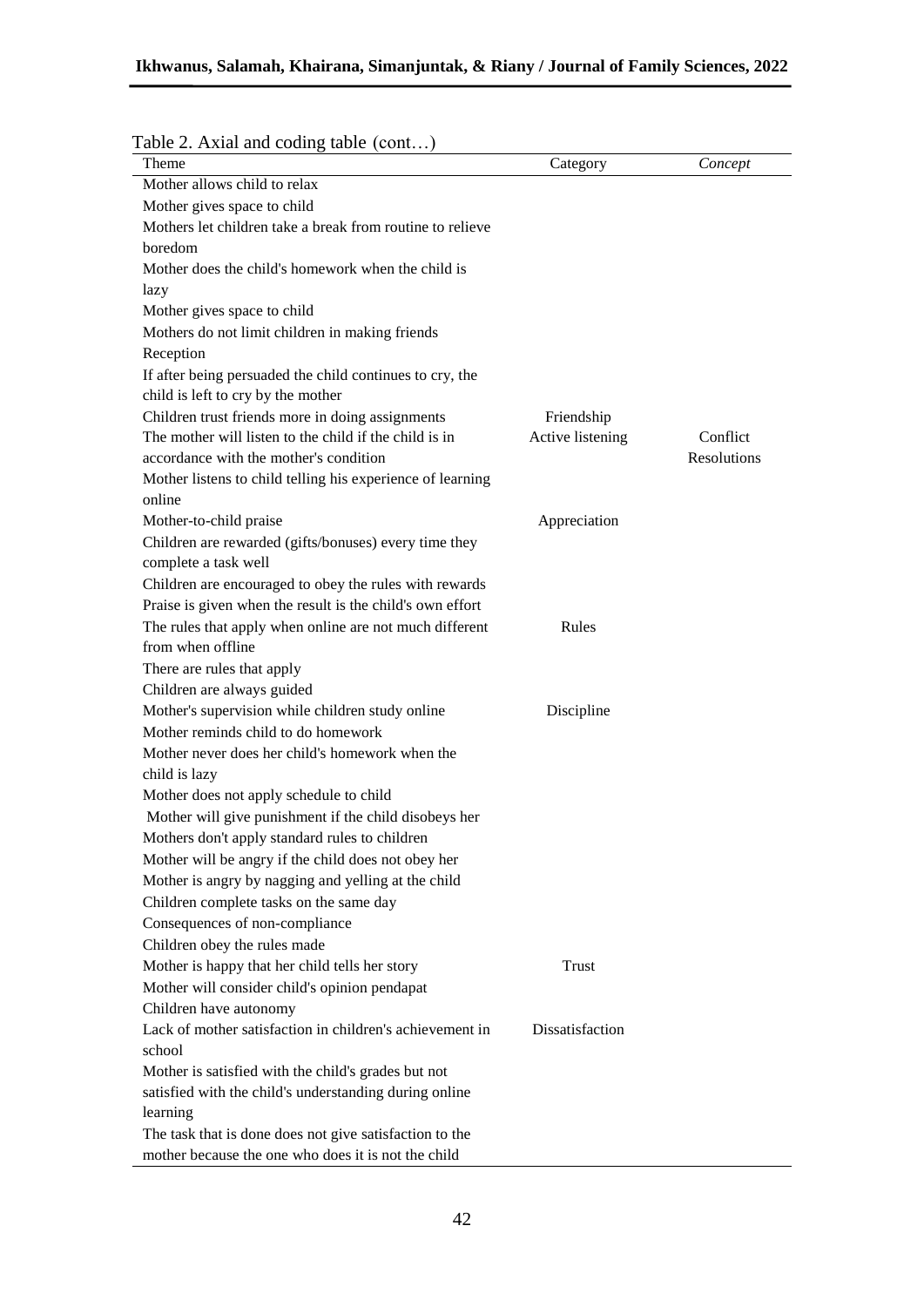| Theme                                                        | Category      | Concept |
|--------------------------------------------------------------|---------------|---------|
| The difficulties that you feel while online                  | Conflict      |         |
| Closeness between parents and children                       |               |         |
| Negative mother-daughter interactions (angry, fighting)      |               |         |
| Mother is annoyed if the child is lazy to do the task        |               |         |
| Mother's difficulties and hassles during online learning     |               |         |
| Mother's boredom during online learning                      |               |         |
| Mom doesn't like the online learning process                 |               |         |
| The online learning process triggers stress on the           |               |         |
| mother                                                       |               |         |
| The online learning process has an impact on maternal        |               |         |
| health                                                       |               |         |
| Online learning is boring for Mom                            |               |         |
| Children ask a lot of questions trigger stress on the        |               |         |
| mother                                                       |               |         |
| Children ask a lot because they don't want to read / the     |               |         |
| teacher doesn't explain well so the children don't           |               |         |
| understand                                                   |               |         |
| Inability to control the environment so forced to study      |               |         |
| online                                                       |               |         |
| Children are dependent on mothers during the online          |               |         |
| learning process                                             |               |         |
| Children become independent                                  |               |         |
| Mother finds it difficult to accept child's criticism kritik | Critics       |         |
| Mother accepts child criticism                               |               |         |
| Teaching comes from the mother not the teacher               | Position      |         |
| Mother's school work                                         |               |         |
| Mother acts as teacher                                       |               |         |
| Online learning engages other family members                 |               |         |
| Mother pays attention to child                               | Time together |         |
| Online learning increases intimacy and supervision           |               |         |

### Table 2. Axial and coding table (cont...)

The analysis of interviews conducted on respondents has explained two concepts in the interaction between mother and child during the online learning process through theme categorization. These two concepts are generated by respondents' answers to interview questions. In addition, two concepts were found, namely, the concept of acceptance and the concept of conflict resolution. The description of the interactions that mothers and children have carried out during online learning will be explained in this study.'

### **Acceptance**

The concept of acceptance in mother and child interaction refers to the attitude between the two (mother and child) that shows mutual love, respect, and understanding. Five categories can represent the concept of acceptance, namely pride, storytelling, opinion, spending special time, saying good things, praising, understanding, and friendship.

All respondents have interacted with the concept of acceptance to their children during the online learning process. A mother's sense of pride arises when a child is wise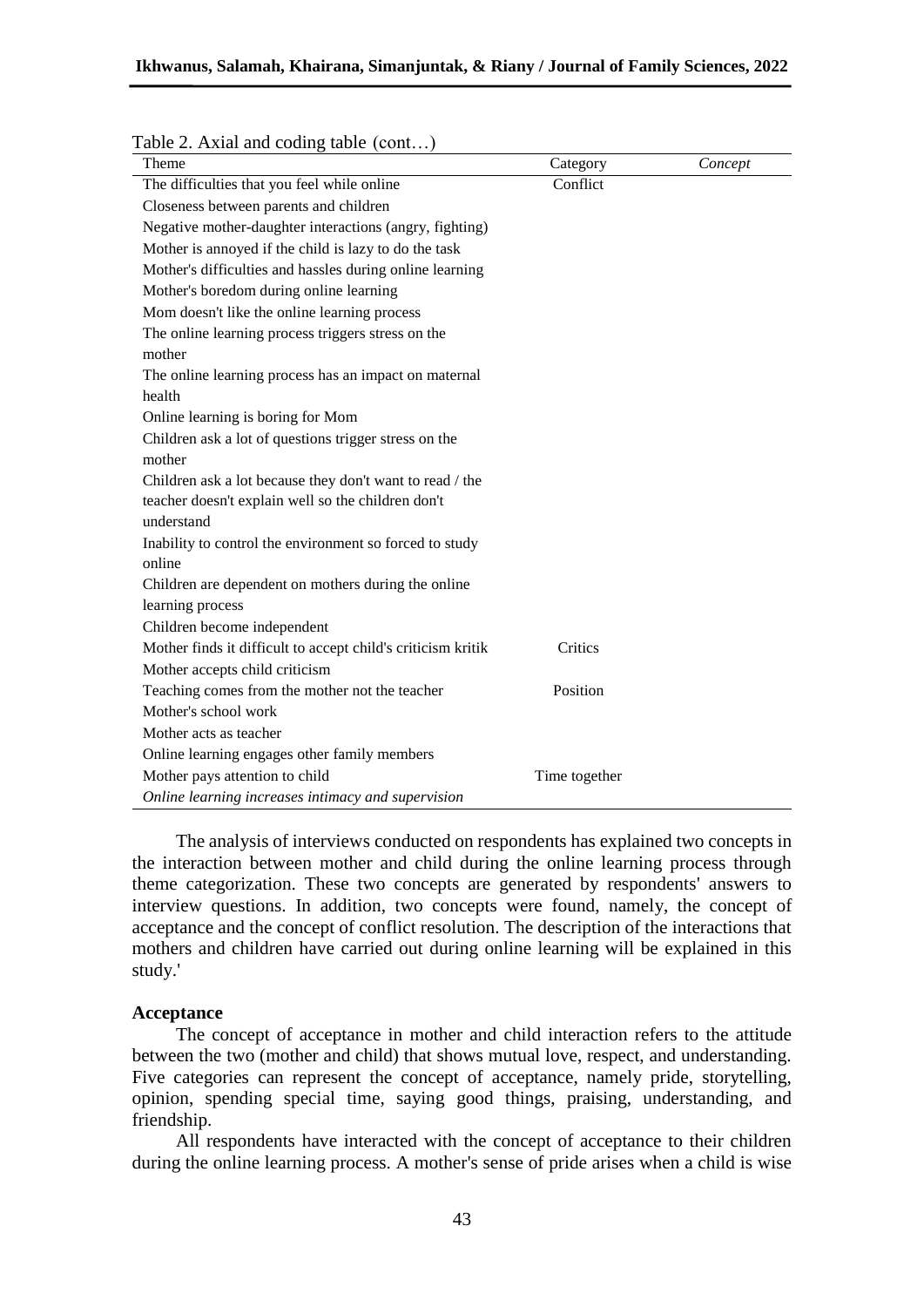in dealing with life. However, children's achievements during online learning do not give mothers a sense of pride because their mother's help also influences learning outcomes.

*Yes, ma'am, I just feel happy when children can find a way out of their problems. Yes, even though he often talks to his friends, this has shown that my son has tried to solve his own problems wisely. (RK,41)*

*I myself don't feel proud of my child, even though his report card score yesterday was good. But that's mostly the result of my intervention too, so I'm not satisfied with the value yet. At least I feel proud when he understands the lesson, wants to be diligent in writing, that's how it is. (N, 30)*

Another concept of acceptance is taking special time. The majority of respondents tried to take the time to accompany and supervise children during the online learning process. Mothers will take time out after they finish their homework and other work they have. Usually, mothers take the time to explain the material and provide guidance when the child will do their work.

*Yes, I always accompany my children from morning to noon during online learning because I have no work all day. I mean, if my child is doing homework, I usually explain the material a little bit first. If you still don't understand, I usually ask him to google it. My brother and I usually help him when he has an assignment, but yes, he only gives a little guide explanation, and the children do their own work. (EN)*

*I usually finish the work first later when it's done, and the kids need me, I'll accompany them. If there is a special time, I will provide it after the homework is done. (RK, 41)*

Acceptance in the interaction of mother and child is also reflected in understanding each other. For example, most respondents showed an understanding attitude to children during the online learning process by giving children time and space to rest and play.

*If, for example, he is bored, I will rest first, I will give him time to play. Later, when he came home from playing, he rested after sunset and did his homework. Because if they are forced, the child will rebel, so you have to understand him and take it slowly. Usually, my child also often procrastinates doing homework. Sometimes I tell him to do it at night and he asks for dawn, so I just follow it and wake him up early in the morning to do his homework. (N, 30)*

*My children are typically deadliners, not those who are given a task to do right away. So yes, I always give him time to relax, but yes, his work must be done on time. And when there's a problem, I usually don't go straight to him because maybe he needs time to calm his mind. Well, later when he's better, I'll just arrive by bringing food or drink to his room and asking him what the problem is. (RK, 41)*

When interviewed, all mothers as respondents showed firmness in answering the questions asked. The mother believes that she has accompanied and supervised the child during the online learning process so that the data obtained is collected in a data set.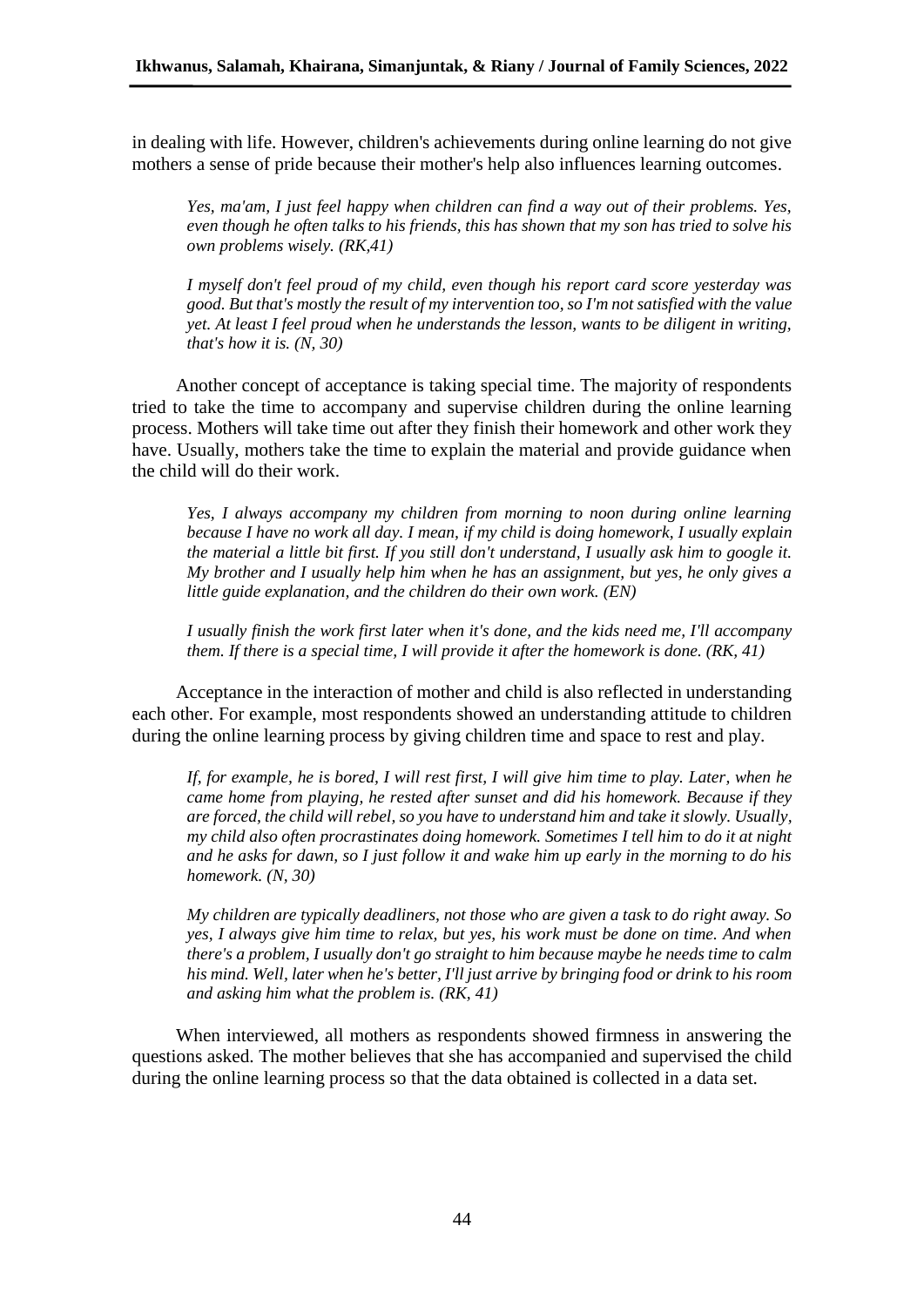# **Conflict Resolution**

The concept of conflict resolution in the interaction of mother and child is how they can avoid conflict and resolve conflicts. This concept also contains a conflict category which contains the triggers of conflict in the interaction of mothers and children during the online learning process. The categories that can resolve conflicts are active listening, appreciation, rules, discipline, trust, and time together. While the categories included in the triggers of conflict, namely conflict, dissatisfaction, criticism, and position. One of the preventive actions that mothers can take to avoid conflicts with children is to make rules during online learning.

*My child did not break the rules while studying online, just walked as usual. Before finishing the lesson, you can't play first, you can't play games, you can't watch TV because you have to finish the lesson first. I also always guide my son in doing assignments and he always obeys. (EN)*

In addition, the application of discipline in interactions during the online learning process is also carried out by mothers to their children so that new problems do not occur during learning. All respondents applied different disciplines to children. The discipline usually done by mothers is by always reminding the child's assignment collection schedule, refusing to do the child's work, and scolding the child when they do not listen to the mother's orders.

*Yes, I always supervise my children even if not all the time. I also always remind him to do the work. There are no very standard rules at home, so I do my best to make them aware of what their duties are, what their responsibilities are, and what their rights are, that's all. I also usually grumble if my child doesn't want to listen to what I have to say. In fact, sometimes I snapped to be a shock therapy for him. (RK, 41)*

*Yesterday, during the exam, I accompanied him, it was like writing the answers on paper and then asking him to make an example. If he was asked to delay, so I scolded him so he would do it. I also don't want him to ask me to do the work, because it's not educational. Sometimes if he doesn't want to listen to what I have to say, I pinch him and threaten him. Only then he will listen and do his job. (N, 30)*

*Usually, my children always finish the task. I usually say I won't help him if he doesn't obey. (EN)*

Another category found in this concept of conflict resolution is trust. Trust built in the relationship between parents and children will be able to resolve existing conflicts. Most of the respondents have given confidence to their children. The form of parental trust in their children is given through the child's freedom to express opinions and let the child choose the best way according to him. Mothers believe that children will develop more when given trust.

*I like it when my child tells me anything because it shows that he trusts his parents. If I have a different opinion, I will usually consider the opinion from the child's point of view objectively to decide something. (RK, 41)*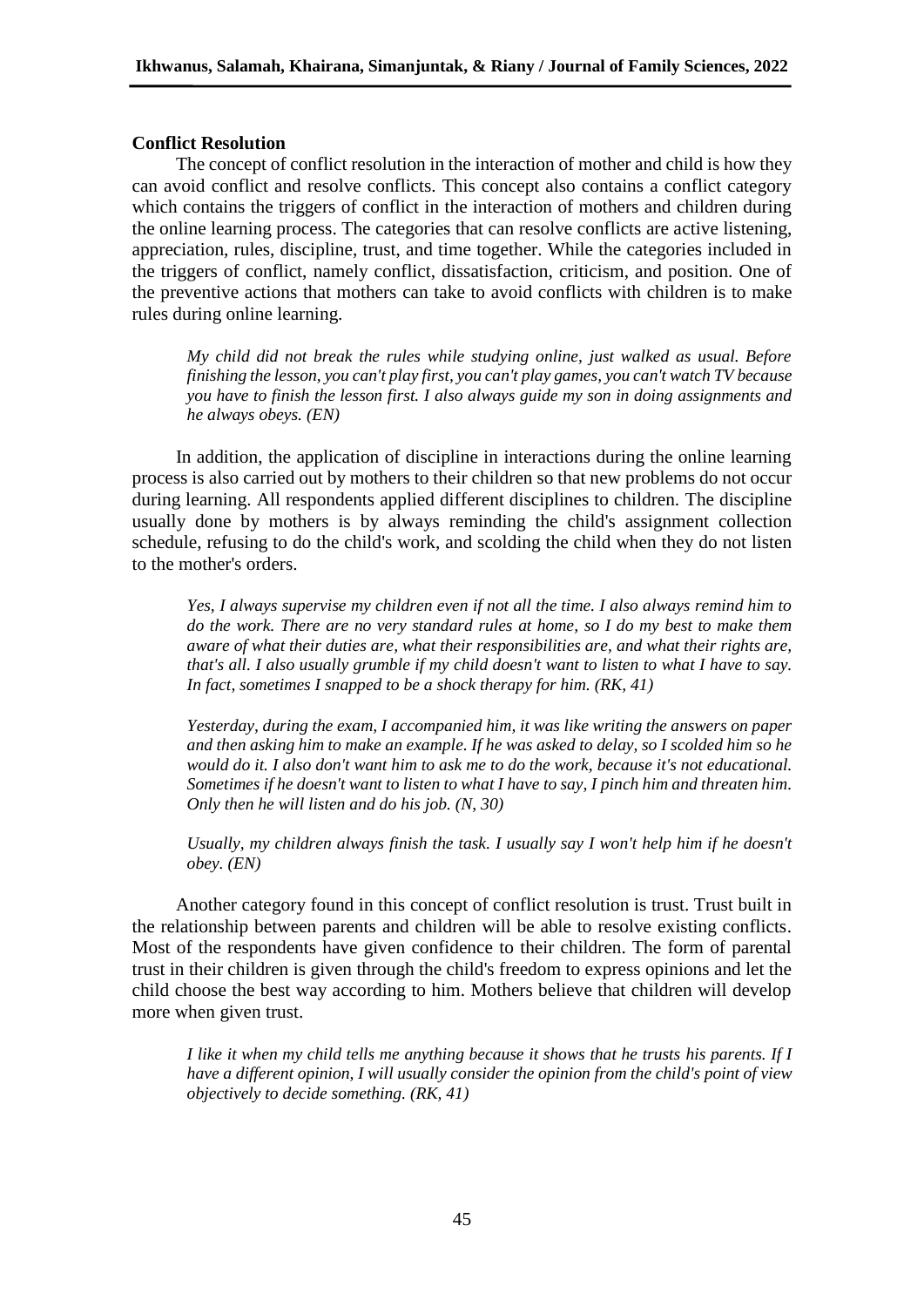*Yes, I have had different opinions with children, and I am not angry. I usually just let it be according to his opinion because that's his own value. Besides, I want to teach him to have confidence in himself. (EN)*

On the other hand, the concept of conflict resolution also found triggers for conflict. All respondents explained the various conflicts between children during the online learning process. Various conflicts that often arise during the online learning process are related to children's problems with other siblings. Children are lazy to study, delay doing assignments, and feelings of boredom felt by mothers. This causes the mother to be irritable and experience increased stress.

*Accompanying children online is difficult, for example, for example, if they are asked to write whether they like it or not, they like to be lazy. If we tell him he likes it, he doesn't want to hear it. I also get annoyed when he procrastinates doing his work. (N, 30)*

*I'm not really close with my son, maybe because he's already in middle school, so he's more close to his friends. I sometimes get annoyed when I have to ask my children to do chores. During online learning, I find it difficult, in terms of time, the first and second children are together, so they often fight over laptops or cellphones and no one wants to give in. I also feel bored with this process, because every day the child has something to do, what I should take a break for is sometimes the child just has to ask for something like this, that is, chili shouting. (RK, 41)*

*I don't like being online, so I'm also stressed because it's not the children who go to school but also the mother. I'm also really bored, because I used to go to school when I was little, now I'm back at school. Sometimes I get angry when a child is asking for answers, not because I don't read enough, but because he doesn't want to read. I wish I could go straight to school, but how come there is still covid. Children also always want to be accompanied, if left, he will cry. (EN)*

Another conflict trigger that can become a conflict in the interaction between mother and child during online learning is the category of position. One respondent explained the position of mothers who have new roles during online learning. For example, during online learning, the role of the mother at home is not only as a caregiver and taking care of the house. But also, the mother becomes the teacher for the child, and sometimes even the mother also takes part in completing the children's school assignments.

*During this time online, I feel dissatisfied, because the teaching itself is not from the teacher, even though the teacher should teach the students. In fact, I am the one who does my children's tasks, so all tasks can be accomplished well. I became a teacher for my child, I gave him the material and explained to him. Sometimes when I can't do it, he is helped by his brother. (EN)*

# **Discussion**

The results showed that the interaction between mother and child during the online learning process had gone well following the concept of acceptance and the concept of conflict resolution. Mothers show that they accompany and supervise children during the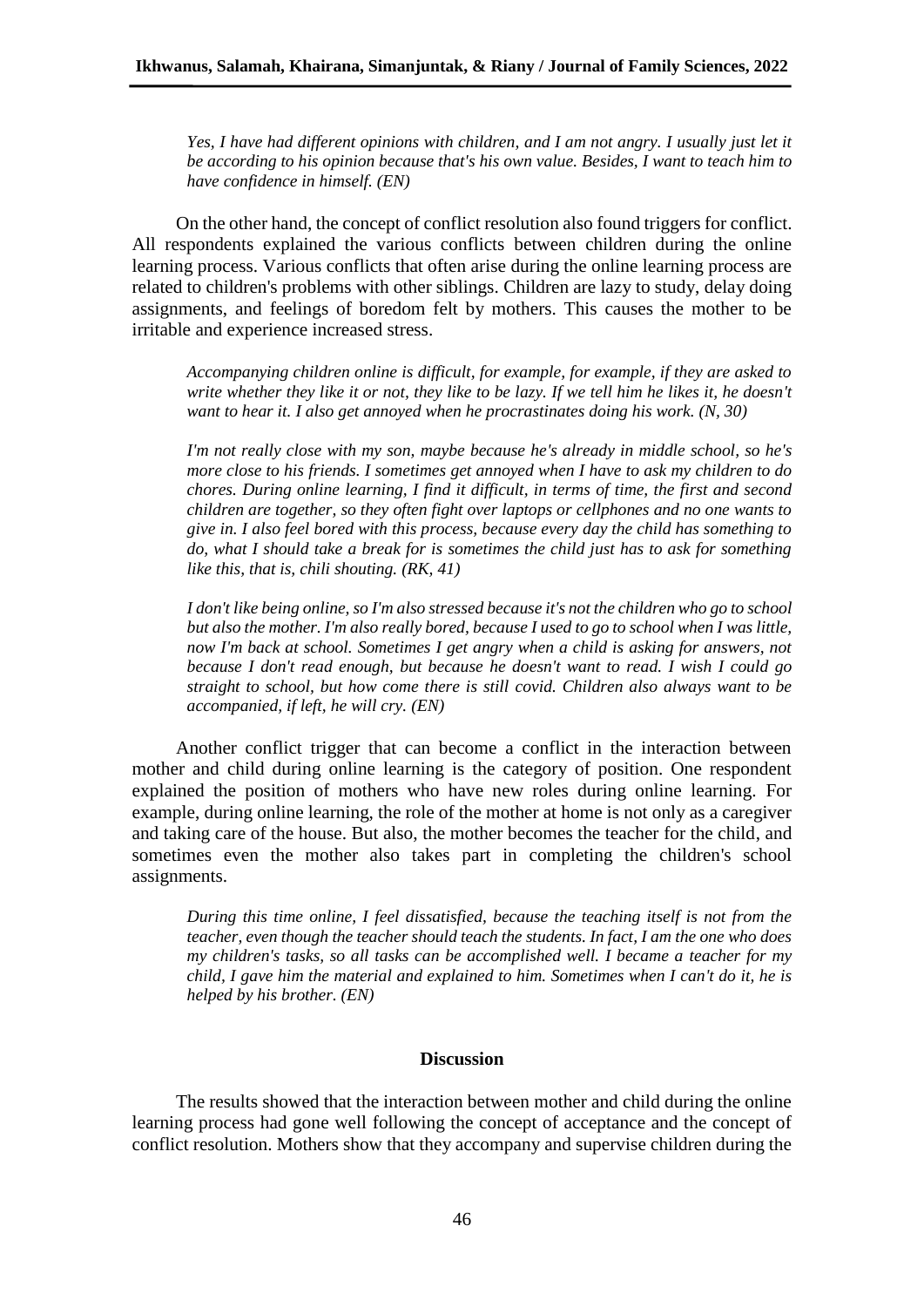learning process. However, this turned out to be a stressor for mothers when their children behaved inappropriately.

Mother and child interactions during the online learning process show a tendency for interactions to discuss learning materials, assignment collection limits, and exams. Before the pandemic, this phenomenon may not have appeared because the teaching and learning process was left to schools and teachers. However, after the pandemic and online policies, parents are required to have a full role in children's education. The results of the Yulianingsih, Suhanadji, Nugroho, and Mustakim (2020) study show that parents have additional roles as children's teachers, spiritual understanding, supervision, motivation, and providing children's facilities. In addition, the mother carries out children's learning assistance by helping the child's task difficulties and explaining the child's material.

The concept of child acceptance has been largely understood by mothers and applied in interactions during online learning with children. One of the efforts made by parents is to take special time to accompany their children at home. Two out of three respondents stated that they try to set aside time to accompany and supervise children during online learning. This is in line with Cahyati and Kusumah (2020) research, which found that due to the government's appeal regarding covid-19, most parents deliberately took the time to be able to help their children's learning process while at home. In addition, mothers also try to listen to children's stories with various discussion themes, such as what the child is feeling to tell about children's friendship.

Kucirkova, Messer, Sheehy, and Flewitt ( 2013) research show that in the interaction of mothers and children, they often share stories about things in the past, children's relationships with friends, and various experiences that children have. The concept of acceptance also explained in this study, is pride, opinion, saying good things, praising, understanding, and friendship. Mothers feel proud when their children can solve their problems wisely during the online learning process. This is caused by mothers who feel that their children are adults and can make their own decisions according to their abilities. Solving problems wisely shows that the child can become a more mature person in the future.

The sense of pride cannot be separated from the praise given by the mother to her child. Mothers always try to encourage children to achieve good learning by praising the results of children's achievements during the learning process. Praise given is a form of reward to children so as to increase feelings of happiness and enthusiasm for children to carry out their activities (Robbiyah, Ekasari, & Witarsa, 2018). Praise is, of course, given to the mother by saying nice things to the child. Mothers usually say good things are assertiveness, children's motivation to study harder, and words of love. The friendships shown in this study are teenagers who trust their friends more in doing assignments. However, this is not the problem in the interaction between mother and child. Instead, the mother feels helped because the child can find a way out of the problem other than asking the mother.

In addition to the concept of acceptance, the interaction between mother and child during online learning also produces conflict resolution. All respondents have also understood and applied the concept of conflict resolution to assist and supervise children during online learning. One of the things that are very applied to children during online learning is discipline. Disciplines that mothers practice include always reminding children, making strict rules at home, and scolding children. Mothers admit that while online, their children often delay doing schoolwork and find it difficult to understand the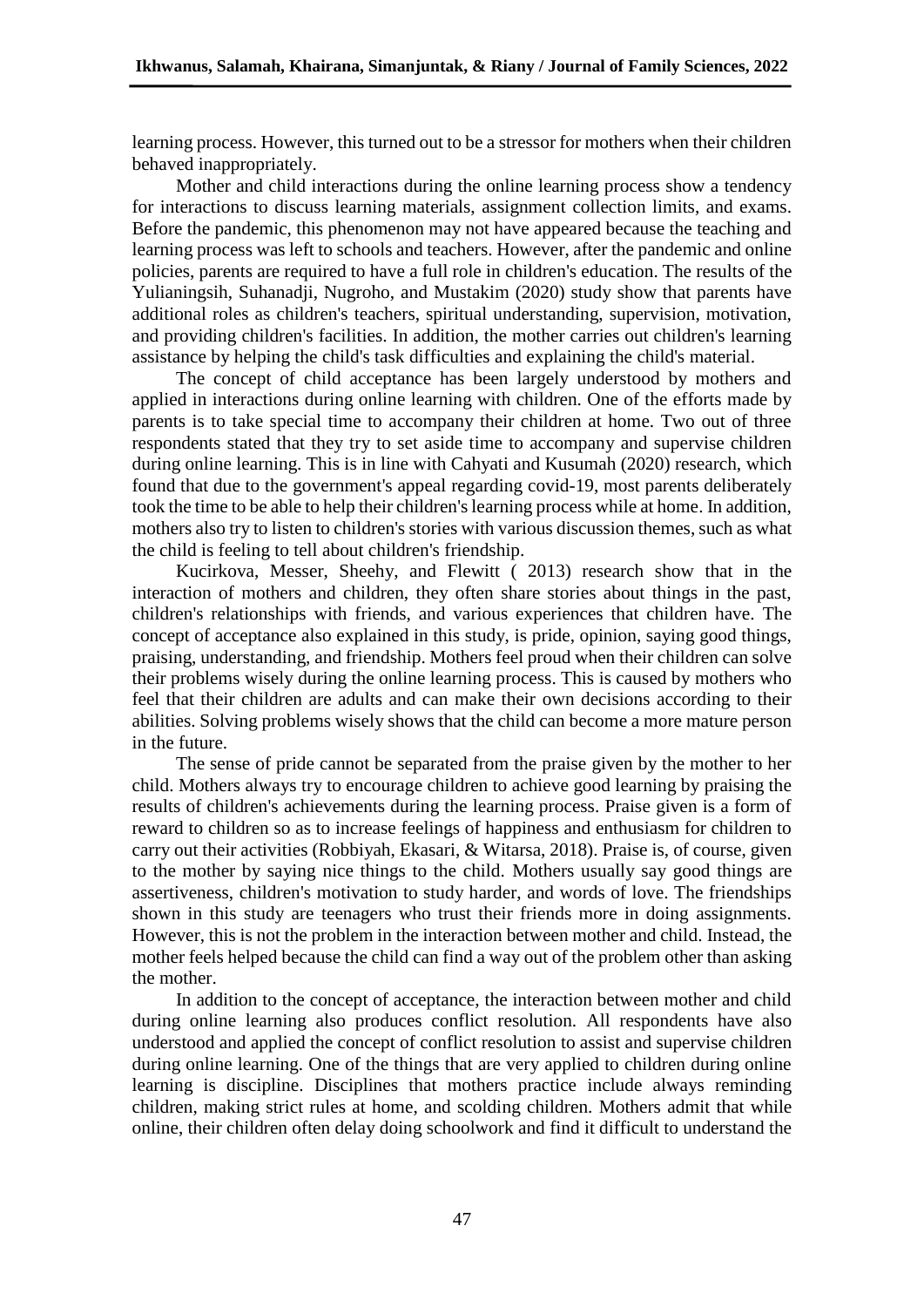lessons given by the teacher. This causes mothers to intervene to submit assignments on time and achieve learning outcomes with good results.

Duckworth and Seligman's research (2005) show that disciplined students will tend to have optimal learning outcomes, compete in popular schools, spend more time studying and doing assignments, and do assignments at the beginning of time after being given. Conflict resolution that mothers also do is give children confidence in what they do and decide. The mother revealed that giving trust to the child will educate the child and trust the mother again. Efforts to give trust by parents to their children while still monitoring children according to their portions will encourage children to learn to explore new things useful for themselves (Kerr, Stattin, & Trost, 1999). can compete for admission to popular schools, spend more time studying and doing assignments, and do assignments early after they are given. Conflict resolution that mothers also do is give children confidence in what they do and decide. The mother revealed that giving trust to the child will educate the child and trust the mother again. Efforts to give trust by parents to their children while still monitoring children according to their portions will encourage children to learn to explore new things that are useful for themselves (Kerr et al., 1999).

The concept of conflict resolution also reflects the existence of conflict triggers in the interaction of mothers and children during the online learning process. When interacting with children, mothers' problems in assisting them in learning most feel are stress and boredom. The mother feels stressed because the child has difficulty listening to the mother's words, such as when the mother asks the child to do an assignment or does not understand the lesson explained again by the mother. This is in line with Gloria's research (2021). In addition, some parents feel frustrated and anxious during distance learning due to difficulties in dividing time between work and supervising children's learning. As a result, children do not focus on learning, and children prefer to play or play. They are watching television instead of doing homework.

The mother also felt bored because she considered that the task and role in educating children was the teacher's duty. This causes mothers to have a new task at home, namely teaching children related learning materials. In addition, boredom is also felt because mothers sometimes do their children's assignments when they don't want to do their work. Online learning is felt to be less effective by all mothers because the results obtained by children are parental intervention. This stress and boredom eventually lead to dissatisfaction and negative interactions between mother and child. When the child does not obey the mother's words, the mother will scold the child and even hit the child. According to Moss, Rousseau, Parent, St-Laurent, and Saintonge (1998), maternal stress and negative interactions between mother and child can increase behavioral problems in children, especially in school-age children. This can remind mothers that they are expected to manage their emotions and stress so that children can listen to their words and obey them.

This study has explained several phenomena that occur in the interaction of mothers and children during the online learning process. The positive and negative interactions experienced by mothers and children are not far from school assignments and learning materials. The limitation of this study is that the data presented is only based on the mother's perspective. This causes the possibility of data bias so that it is less objective. This research plan wants to do direct observation. However, when the research took place, the children were on a mid-semester break, so the researchers did not have time to directly see the online learning process. In addition, the state of the pandemic and the demands for progress have caused this research to try to minimize face-to-face meetings.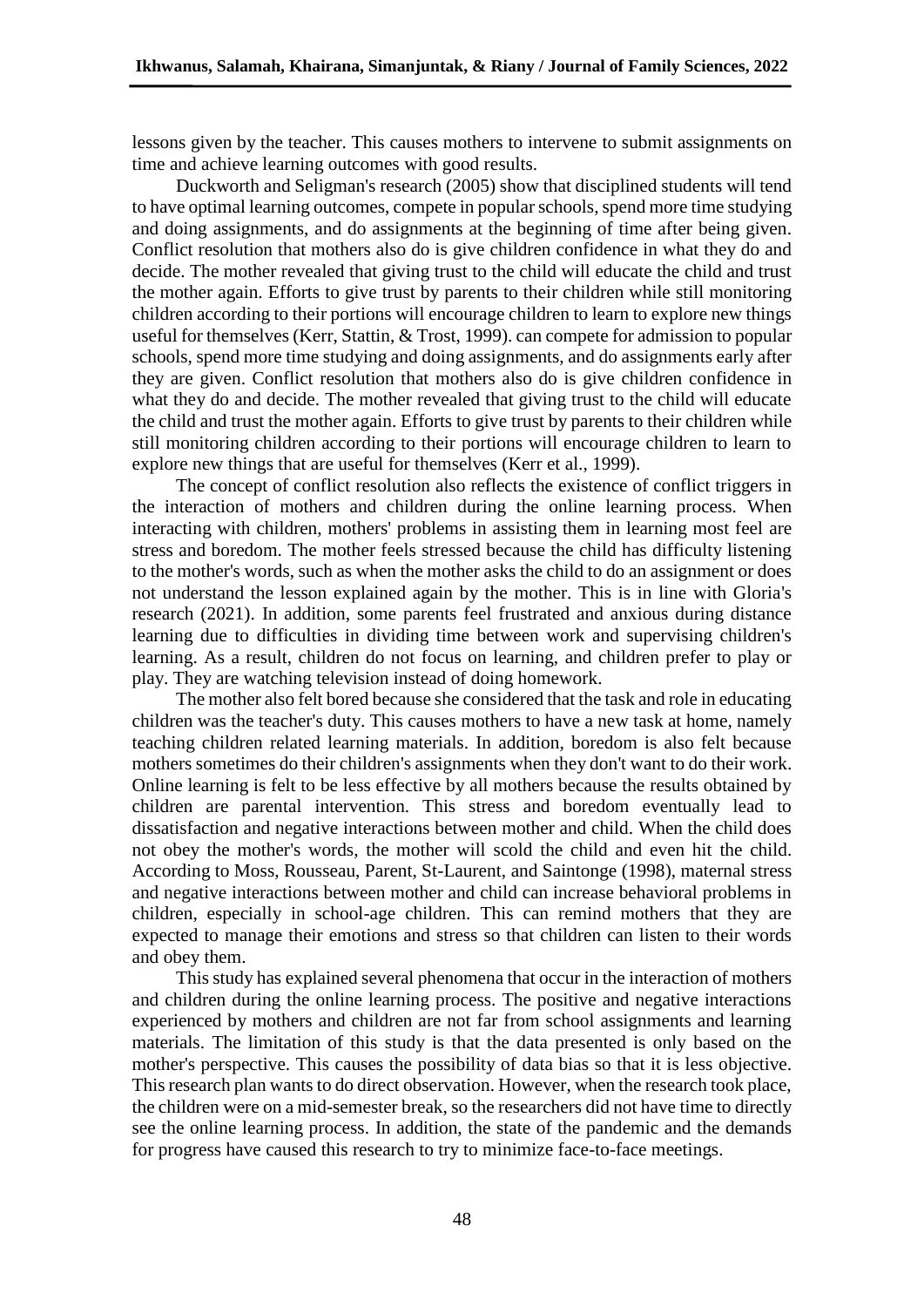### **Conclusion and Recommendation**

### **Conclusion**

Some of the points highlighted are that the covid-19 pandemic causes children to experience dependence on mothers, stress to children (children cry), boredom, stress, and indications of verbal violence (snapping) on mothers who experience health problems due to stress accompanying children online learning. Overall, differences in mother-child interactions can be influenced by parenting. In addition, the results also show that motherchild interaction during online learning during the covid-19 pandemic involves more of an acceptable dimension. Finally, the result shows that many conflicts occur between mothers and children or within the mother herself. Conflicts can be overcome by the mother's acceptance of the situation, children, and conditions due to the covid-19 pandemic.

The findings point to the need for mothers to provide more understanding, take special time, and praise children for every achievement that the child has accomplished independently. As for preventing conflicts/problems during online learning, it is recommended to apply clear rules to children, respect discipline, give appreciation, and place yourself as a teacher as well as a mother. In addition, involving love in accompanying the online learning process is necessary so that children can learn in a happy condition so that indications/potential for verbal violence can be minimized. This is because the interactions that occur cannot be separated from the involvement of the mother's parenting function on the child

### **Recommendation**

Based on the study results, parents, especially mothers who accompany school children, always prioritize the involvement of affection in carrying out the socialization and education functions at home. Institutions oriented towards family empowerment can use the findings as a reference/recommendation for parent-child conflicts in the online learning mentoring process. Further research can be carried out similar to data collection based on the child's perspective. Mix method or multi-resource research is needed to improve the limitations of this research.

#### **References**

- Afiatin, N. (2015). The effect of parental attention and student interest in learning on social science learning achievement (Pengaruh perhatian orang tua dan minat belajar siswa terhadap prestasi belajar ilmu pengetahuan sosial). *Faktor: Jurnal Ilmiah Kependidikan, 2*(1), 1–9. http://dx.doi.org/10.30998/fjik.v2i1.370
- [APA] American Psychological Association. (2020). Stress in America 2020: Stress in the time of COVID-19 volume one [press release]. Retrieved from https://www.apa.org/news/press/releases/stress/2020/report
- Cahyati, N., & Kusumah, R. (2020). The role of parents in implementing learning at home during the covid-19 pandemic (Peran orang tua dalam menerapkan pembelajaran di rumah saat pandemi covid-19). *Jurnal Golden Age, 4*(1), 4–6. https://doi.org/10.29408/jga.v4i01.2203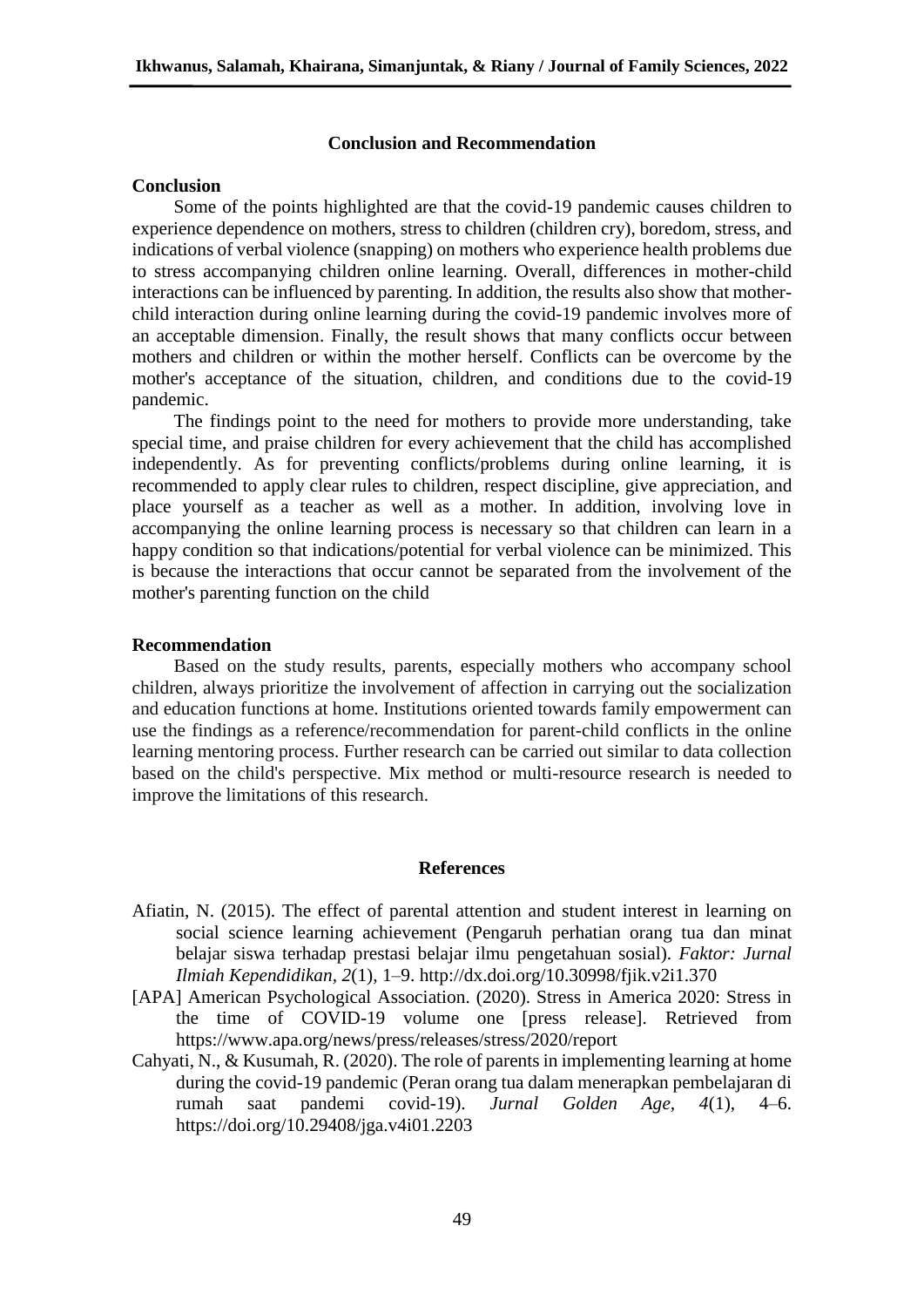- Creswell, J. W. (2009). Q*ualitative procedures. in research design: qualitative, quantitative, and mixed method approaches (3rd Edition ed.*). New Jersey: SAGE Publications, Inc.
- Creswell, J. W., & Poth, C. N. (2018). *Qualitative Inquiry and Research Design Choosing Among Five Approaches (4th Edition ed.)*. California: SAGE Publishing.
- Duckworth, A. L., & Seligman, M. E. P. (2005). Self-discipline outdoes IQ in predicting academic performance of adolescents. *Psychological Science, 16*(12), 939–944. https://doi.org/10.1111/j.1467-9280.2005.01641.x
- Fitri, W. (2013). Women and disaster mitigation women saving effort in disaster managing based on gender. *Jurnal Kajian Ilmiah Gender, 3*(1), 13- 25.https://doi.org/10.15548/jk.v3i1.66
- Fraenkel, P., & Cho, W. L. (2020). Reaching up, down, in, and around: Couple and family coping during the coronavirus pandemic. *Family Process, 59*(3), 847– 864.https://doi.org/10.1111/famp.12570
- Gloria, J. T. (2021). Stress pada ibu terhadap pembelajaran daring selama Pandemi Covid-19. https://doi.org/https://doi.org/10.31219/osf.io/prbkd
- Jaishy, R., & Pandey, A., K. (2020). Chapter 6: family dynamics during lockdown. Handbook of mental health issues during covid-19 pandemic. Hindu University, Varanasi.
- Kerr, M., Stattin, H., & Trost, K. (1999). To know you is to trust you: Parents' trust is rooted in child disclosure of information. *Journal of Adolescence, 22*(6), 737–752. https://doi.org/10.1006/jado.1999.0266
- Kucirkova, N., Messer, D., Sheehy, K., & Flewitt, R. (2013). Sharing personalized stories on iPads: A close look at one parent-child interaction. *Literacy, 47*(3), 115–122. https://doi.org/10.1111/lit.12003
- Kumar, A., & Nayer, K. R. (2020). Covid-19 and its mental health consequences. *Journal of Mental Health (Abingdon, England), 0*(0), 1–2. https://doi.org/10.1080/09638237.2020.1757052
- Kurniati, E., Kusumanita, D., Alfaeni, N., & Andriani, F. (2021). Analysis of the role of parents in accompanying children during the COVID-19 Pandemic (Analisis peran orang tua dalam mendampingi anak di masa pandemi covid-19). *Jurnal Obsesi, 5*(1), 241–256. https://doi.org/10.31004/obsesi.v5i1.541
- Lange, A., Evers, A., Jansen, H., & Dolan, C. (2002). PACHIQ-R: The parent-child interaction questionnaire-revised. *Family Process, 41*(4), 709–722. https://doi.org/10.1111/j.1545-5300.2002.00709.x.
- Muslim, M. (2020). Stress management during the covid-19 pandemic (Manajemen stress pada masa pandemi covid-19). *Jurnal Manajemen Bisnis, 23*(2), 192-201. Retrieved from https://ibn.e-journal.id/index.php/ESENSI/article/view/205
- Moss, E., Rousseau, D., Parent, S., St-Laurent, D., & Saintonge, J. (1998). Correlates of attachment at school age: Maternal reported stress, mother-child interaction, and behavior problems. *Child Development, 69*(5), 1390–1405. https://doi.org/10.1111/j.1467-8624.1998.tb06219.x
- Nye, F. I., Carlson, J., Garrett, G. (1970). Family size, interaction, affect and stress. *Journal of Marriage and Family, 32*(2), 216–226. Retrieved from https://www.jstor.org/stable/pdf/350127.pdf
- Prime, H., Wade, M., & Browne, D. T. (2020). Risk and resilience in family well-being during the COVID-19 pandemic. *American Psychologist, 75*(5), 631–643. https://doi.org/10.1037/amp0000660